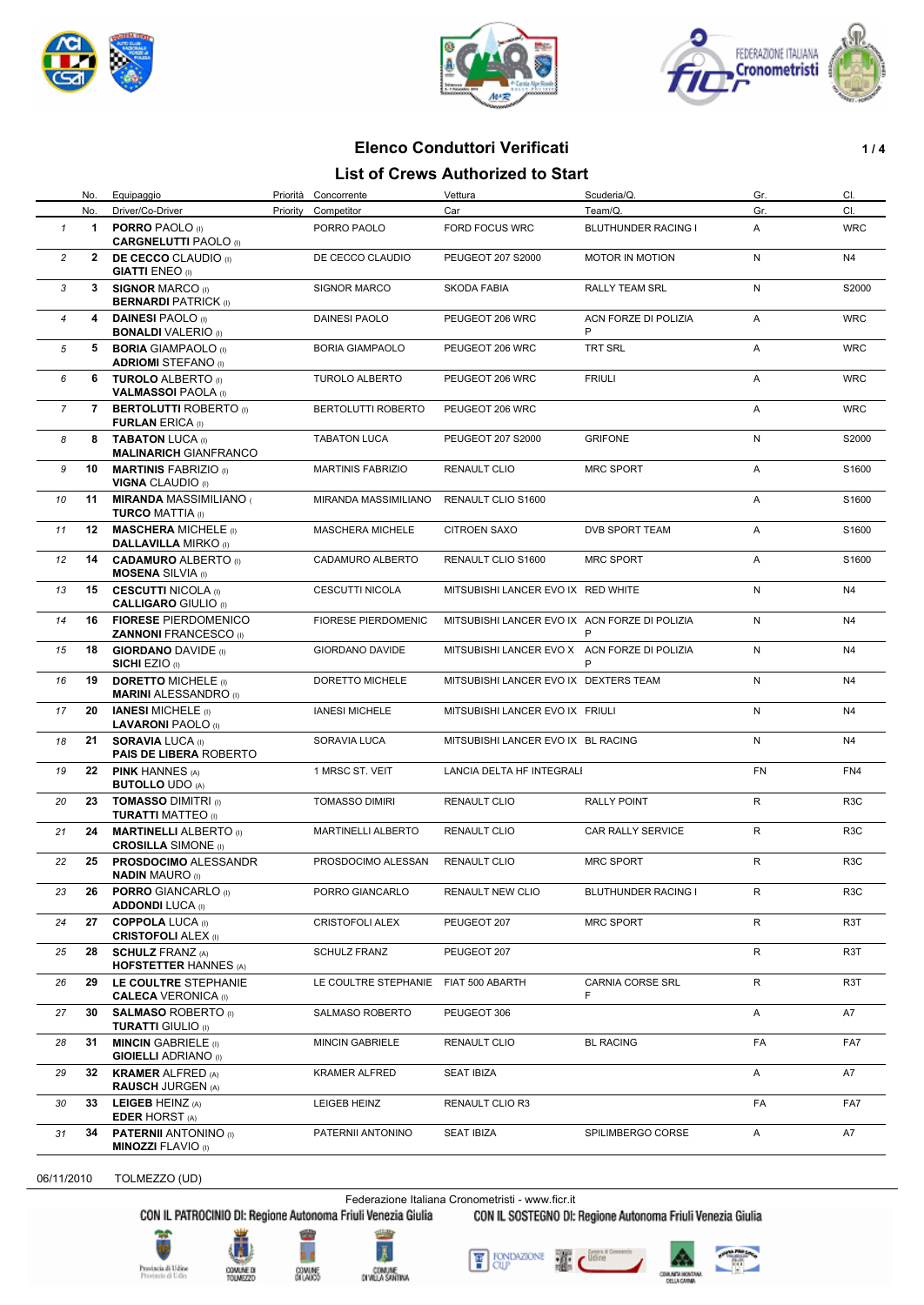





### **Elenco Conduttori Verificati 2 / 4**

## **List of Crews Authorized to Start**

|    |           |                                                                                   |          |                                  | LIST OF OPENS AUTHOLIZED TO OTHER   |                             |           |                  |
|----|-----------|-----------------------------------------------------------------------------------|----------|----------------------------------|-------------------------------------|-----------------------------|-----------|------------------|
|    | No.       | Equipaggio                                                                        |          | Priorità Concorrente             | Vettura                             | Scuderia/Q.                 | Gr.       | CI.              |
| 32 | No.<br>35 | Driver/Co-Driver<br><b>BORIA ENNIO (i)</b>                                        | Priority | Competitor<br><b>BORIA ENNIO</b> | Car<br><b>RENAULT CLIO WILLIAMS</b> | Team/Q.                     | Gr.<br>FA | CI.<br>FA7       |
| 33 | 36        | <b>BORIA FEDERICO</b> (I)<br><b>BRAVI FILIPPO</b> (i)                             |          | <b>BRAVI FILIPPO</b>             | RENAULT CLIO WILLIAMS               | <b>SPORT JOY</b>            | FA        | FA7              |
| 34 | 37        | <b>BERTOLDI</b> ENRICO (I)<br><b>NOSELLA FABIO</b> (i)<br><b>ALTOE' MIRKO</b> (I) |          | <b>NOSELLA FABIO</b>             | RENAULT CLIO WILLIAMS               | <b>VIMOTORSPORT</b>         | FA        | FA7              |
| 35 | 38        | <b>SCOPEL ROBERTO</b> (i)<br><b>DE MARCO ALICE (I)</b>                            |          | SCOPEL ROBERTO                   | RENAULT CLIO WILLIAMS               | HAWK RACING CLUB SRL        | FA        | FA7              |
| 36 | 39        | <b>ALZETTA MARCO (I)</b><br><b>CORONA GIOVANNI</b> (I)                            |          | ALZETTA MARCO                    | RENAULT CLIO WILLIAMS               | CARNIA CORSE SRL            | FA        | FA7              |
| 37 | 40        | <b>ACCO LINO</b> (i)<br><b>NARDUZZI EVA (I)</b>                                   |          | <b>ACCO LINO</b>                 | RENAULT CLIO WILLIAMS               | MIRANO RALLY                | FA        | FA7              |
| 38 | 41        | <b>CROZZOLI MARCO</b> (I)<br><b>DEL FRARI</b> ALAN (I)                            |          | <b>CROZZOLI MARCO</b>            | OPEL ASTRA                          | ACN FORZE DI POLIZIA<br>P   | FA        | FA7              |
| 39 | 42        | <b>SUSANI MANUEL (I)</b><br><b>GUION FEDERICO</b> (I)                             |          | <b>SUSANI MANUEL</b>             | RENAULT CLIO WILLIAMS               | SPORT JOY                   | FA        | FA7              |
| 40 | 43        | <b>DE SABBATA MATTEO</b> (I)<br><b>ROSSETTO MARIKA</b> (I)                        |          | DE SABBATA MATTEO                | RENAULT CLIO WILLIAMS               | MOTOR IN MOTION             | FA        | FA7              |
| 41 | 45        | <b>ZANNIER MARCO</b> (i)<br><b>BUDOIA ANDREA</b> (I)                              |          | <b>ZANNIER MARCO</b>             | <b>RENAULT CLIO</b>                 | CAR RALLY SERVICE           | FA        | FA7              |
| 42 | 46        | <b>ERLACHER CHRISTIAN (A)</b><br><b>APPELTAUER PAMELA (A)</b>                     |          | <b>ERLACHER CHRISTIAN</b>        | <b>FORD ESCORT RS</b>               |                             | FA        | FA7              |
| 43 | 47        | <b>PANATO TIZIANO (I)</b><br><b>GUGOLE LIA (I)</b>                                |          | PANATO TIZIANO                   | RENAULT CLIO WILLIAMS               |                             | FA        | FA7              |
| 44 | 48        | <b>COLLINASSI ROBERTO</b> (I)<br><b>DALLA PIETRA FABIO (I)</b>                    |          | <b>COLLINASSI ROBERTO</b>        | <b>RENAULT CLIO</b>                 | E.R. MOTORSPORT             | FA        | FA7              |
| 45 | 49        | <b>SANSONETTO GUIDO (I)</b><br><b>BARS LORIS</b> (I)                              |          | SANSONETTO GUIDO                 | CITROEN C2                          | <b>MIRANO RALLY</b>         | R         | R <sub>2</sub> B |
| 46 | 50        | <b>TERPIN LUIGI (i)</b><br><b>DRIOLI PAOLO</b> (I)                                |          | <b>TERPIN LUIGI</b>              | <b>CITROEN C2</b>                   | <b>GORIZIA CORSE</b>        | R         | R <sub>2</sub> B |
| 47 | 51        | <b>MARCHIOL MARCO (I)</b><br><b>SOLDA' GIUSEPPE</b> (I)                           |          | <b>MARCHIOL MARCO</b>            | RENAULT CLIO RS LIGHT               | <b>FRIULI</b>               | N         | N <sub>3</sub>   |
| 48 | 52        | <b>MOLINARI</b> CRISTIAN (I)<br><b>MENEANO RAFFAELE</b> (i)                       |          | <b>MOLINARI CRISTIAN</b>         | RENAULT CLIO RS LIGHT               | <b>CARNIA CORSE SRL</b>     | N         | N <sub>3</sub>   |
| 49 | 53        | <b>CRAIGHERO ALAN</b> (I)<br><b>DI BERT ALESSANDRO</b> (I)                        |          | <b>CRAIGHERO ALAN</b>            | <b>RENAULT CLIO RS</b>              |                             | N         | N3               |
| 50 | 54        | <b>BELTRAMINI DIEGO</b> (I)<br><b>GOTTI</b> CLAUDIO (I)                           |          | <b>BELTRAMINI DIEGO</b>          | RENAULT CLIO RS                     |                             | N         | N <sub>3</sub>   |
| 51 | 55        | <b>MOLINARI DENIS (i)</b><br><b>DONEDDU STEFANO</b> (I)                           |          | <b>MOLINARI DENIS</b>            | <b>RENAULT CLIO RS</b>              | <b>CARNIA CORSE SRL</b>     | N         | N3               |
| 52 | 56        | <b>MATIZ ANTONELLO</b> (i)<br><b>JASKA MARTIN</b> (I)                             |          | <b>MATIZ ANTONELLO</b>           | SUBARU IMPREZA DIESEL               | CARNIA CORSE SRL            | N         | N <sub>3</sub>   |
| 53 | 57        | <b>PAPST HEIMO (A)</b><br><b>KUESS ANDREAS (A)</b>                                |          | PAPST HEIMO                      | RENAULT CLIO RS                     |                             | N         | N <sub>3</sub>   |
| 54 | 58        | <b>BIGOT ALBERTO</b> (I)<br><b>DI GIUSTO ANDREA</b> (I)                           |          | <b>BIGOT ALBERTO</b>             | RENAULT CLIO LIGHT                  |                             | N         | N3               |
| 55 | 59        | <b>COLONNELLO ROBERTO (</b><br><b>PRIZZON ANDREA</b> (I)                          |          | <b>TERPIN LUIGI</b>              | <b>RENAULT CLIO RS</b>              | CAR RALLY SERVICE           | N         | N <sub>3</sub>   |
| 56 | 70        | <b>FRANDOLI NICOLA (I)</b><br><b>GRASSI ALBERTO</b> (I)                           |          | FRANDOLI NICOLA                  | RENAULT CLIO RS                     | <b>GORIZIA CORSE</b>        | N         | N <sub>3</sub>   |
| 57 | 71        | <b>DEMUTH KLAUS (A)</b><br><b>JABORNIG KURT (A)</b>                               |          | <b>GLANLALE MOTORSPOR</b>        | <b>SEAT IBIZA</b>                   |                             | N         | N3               |
| 58 | 72        | <b>PELLONI JOSEF</b> (i)<br><b>MONTIGLIO ELISABETTA</b> (1                        |          | PELLONI JOSEF                    | <b>RENAULT CLIO</b>                 | <b>GORIZIA CORSE</b>        | N         | N3               |
| 59 | 74        | <b>FONTANA KYD (I)</b><br><b>ANDRIOLO ALEX (I)</b>                                |          | FONTANA KYD                      | RENAULT CLIO RS LIGHT               | <b>HAWK RACING CLUB SRL</b> | N         | N <sub>3</sub>   |
| 60 | 75        | <b>MATTIUZ ALFIO</b> (I)<br><b>DA LOZZO ANGELO (I)</b>                            |          | MATTIUZ ALFIO                    | RENAULT CLIO WILLIAMS               | <b>MARCA RALLY CLUB</b>     | FN        | FN <sub>3</sub>  |
| 61 | 76        | <b>DUCA MATTEO</b> (I)<br><b>TULLIO GIORGIA (I)</b>                               |          | DUCA MATTEO                      | RENAULT CLIO WILLIAMS               | SPORT JOY                   | FN        | FN3              |
| 62 | 77        | <b>NAIBO MARCO (I)</b><br><b>ROMANO ANDREA</b> (I)                                |          | NAIBO MARCO                      | RENAULT CLIO WILLIAMS               |                             | FN        | FN <sub>3</sub>  |

#### 06/11/2010 TOLMEZZO (UD)

Federazione Italiana Cronometristi - www.ficr.it<br>CON IL PATROCINIO DI: Regione Autonoma Friuli Venezia Giulia CON IL SOSTEGNO DI: Regione Autonoma Friuli Venezia Giulia





COMUNE<br>DI LAUCO

COMUME D<br>TOUMEZZO

Ã

DIVILLA SANTINA

FONDAZIONE Ŧ



۷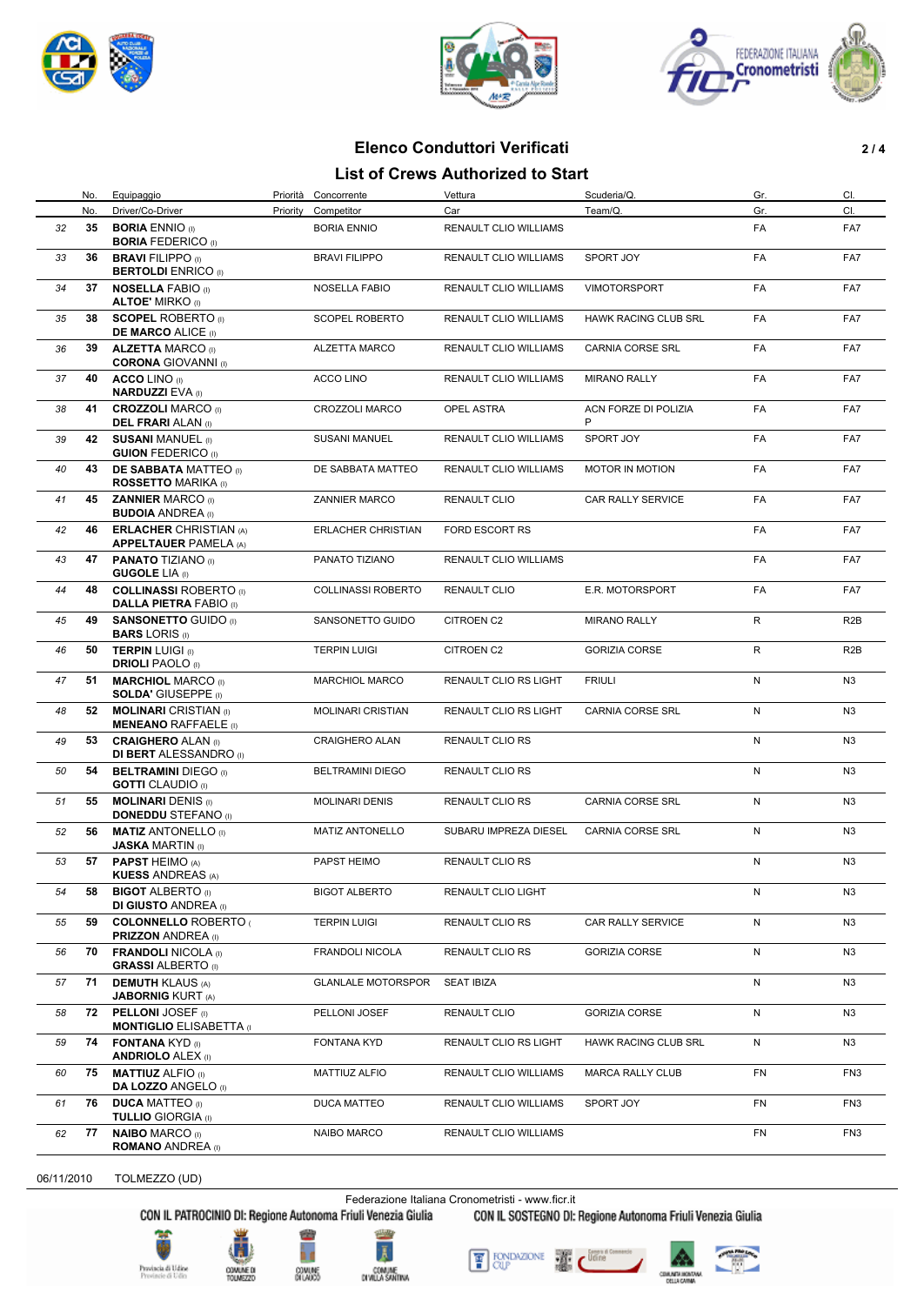





### **Elenco Conduttori Verificati 3 / 4**

# **List of Crews Authorized to Start**

|    | No. | Equipaggio                                                   |          | Priorità Concorrente       | Vettura                 | Scuderia/Q.               | Gr.       | CI.             |
|----|-----|--------------------------------------------------------------|----------|----------------------------|-------------------------|---------------------------|-----------|-----------------|
|    | No. | Driver/Co-Driver                                             | Priority | Competitor                 | Car                     | Team/Q.                   | Gr.       | CI.             |
| 63 | 78  | <b>MAIERON MICHELE (I)</b><br><b>PITTINO CLIO (I)</b>        |          | <b>MAIERON MICHELE</b>     | FIAT UNO TURBO IE       | CARNIA CORSE SRL          | FN        | FN <sub>3</sub> |
| 64 | 79  | <b>PASCHINI LUCA</b> (0)<br><b>GRESSANI MATTEO</b> (I)       |          | PASCHINI LUCA              | FIAT UNO TURBO          |                           | <b>FN</b> | FN3             |
| 65 | 80  | <b>REPUTIN STEFANO</b> (i)<br><b>ARTICO KATIA (I)</b>        |          | REPUTIN STEFANO            | <b>RENAULT CLIO</b>     | <b>MRC SPORT</b>          | FN        | FN <sub>3</sub> |
| 66 | 81  | <b>CORSO GIANANTONIO</b> (I)<br><b>TAVERNA MAURO</b> (I)     |          | <b>CORSO GIANANTONIO</b>   | FIAT UNO TURBO IE       | ANTARES MOTORSPORT        | FN        | FN <sub>3</sub> |
| 67 | 82  | <b>BUSATTO STEFANO</b> (i)<br><b>VIANELLO PAOLO</b> (I)      |          | <b>BUSATTO STEFANO</b>     | <b>CITROEN SAXO KIT</b> | <b>BLACK DEVILS R.T.</b>  | Α         | A6              |
| 68 | 83  | <b>CORTESE DIMITRI</b> (i)<br><b>VANINO NICOLA (I)</b>       |          | <b>CORTESE DIMIRI</b>      | PEUGEOT 106             | CARNIA CORSE SRL          | Α         | A6              |
| 69 | 84  | <b>GIAQUINTO GIOVANNI</b> (I)<br><b>CERLINI</b> CRISTIAN (I) |          | <b>GIAQUINTO GIOVANNI</b>  | CITROEN C2              | ACN FORZE DI POLIZIA<br>P | Α         | A6              |
| 70 | 85  | <b>TONIUTTI MARCO (I)</b><br><b>ZANIER LUCA (I)</b>          |          | <b>TONIUTTI MARCO</b>      | PEUGEOT 106             |                           | A         | A6              |
| 71 | 86  | <b>DE NARDO MARCO</b> (I)<br><b>DE LUCA MATTIA</b> (I)       |          | DE NARDO MARCO (I)         | PEUGEOT 106 XSI         | <b>BL RACING</b>          | FA        | FA <sub>5</sub> |
| 72 | 87  | <b>PESSOT FABIO (I)</b><br><b>MOZ STEFANIA</b> (I)           |          | PESSOT FABIO               | ROVER MG RZ             | <b>VIMOTORSPORT</b>       | Α         | A <sub>5</sub>  |
| 73 | 88  | <b>BRUSEGHIN THOMAS (I)</b><br><b>STEFANUTTO MICHAEL (I)</b> |          | STEFANUTTO MICHAEL         | PEUGEOT 205 RALLYE      |                           | FA        | FA <sub>5</sub> |
| 74 | 89  | <b>DE VECCHI ERNESTO</b> (I)<br><b>BERTATO DINO (I)</b>      |          | DE VECCHI ERNESTO          | PEUGEOT 106 RALLYE      | <b>BL RACING</b>          | FA        | FA <sub>5</sub> |
| 75 | 90  | <b>LORENZON JOHNNY</b> (I)<br><b>GUARINO EMILIA (I)</b>      |          | LORENZON JOHNNY            | PEUGEOT 205 RALLY       | SPILIMBERGO CORSE         | FA        | FA <sub>5</sub> |
| 76 | 92  | <b>PILAT ROBERTO</b> (I)<br><b>SIGNOROTTO FULVIO</b> (I)     |          | PILAT ROBERTO              | PEUGEOT 205 RALLYE      | <b>MARCA RALLY CLUB</b>   | FA        | FA <sub>5</sub> |
| 77 | 93  | <b>CAMPEIS ALEX DANIELE</b> (I)<br><b>TOFFOLI MAURO</b> (I)  |          | CAMPEIS ALEX DANIELE       | PEUGEOT 106             | CAR RALLY SERVICE         | FA        | FA <sub>5</sub> |
| 78 | 94  | <b>VENICA DANIELE</b> (I)<br><b>DE CORTI ENRICO</b> (I)      |          | DE CORTI ENRICO            | PEUGEOT 205 RALLYE      |                           | FA        | FA <sub>5</sub> |
| 79 | 95  | <b>FANTON MARCO (I)</b><br><b>CONTADO ILEANA (I)</b>         |          | <b>FANTON MARCO</b>        | PEUGEOT 106             | G.S. PROMOTION            | FA        | FA <sub>5</sub> |
| 80 | 96. | <b>FRANCHI MASSIMILIANO</b> (I)<br><b>FRANCHI</b> SIMONE (I) |          | FRANCHI MASSIMILIANO       | PEUGEOT 205 RALLYE      | <b>MODENA CORSE</b>       | FA        | FA <sub>5</sub> |
| 81 | 97  | <b>TONIN LUCIO</b> (I)<br><b>BOGO LORENZO</b> (I)            |          | <b>TONIN LUCIO</b>         | PEUGEOT 106 RALLYE      | <b>VIMOTORSPORT</b>       | FA        | FA <sub>5</sub> |
| 82 | 98  | <b>PIANCA GIOVANNI</b> (I)<br><b>BAZZI MONICA</b> (I)        |          | PIANCA GIOVANNI            | PEUGEOT 106 RALLYE      | <b>MARCA RALLY CLUB</b>   | N         | N2              |
| 83 | 99  | <b>BUCCINO MICHELE (i)</b><br><b>CODROMAZ FRANCO (I)</b>     |          | <b>BUCCINO MICHELE</b>     | PEUGEOT 106 RALLYE      | <b>VIMOTORSPORT</b>       | N         | N2              |
| 84 | 100 | <b>MARCHIOL GIANNI</b> (I)<br><b>GOI DEBORA</b> (I)          |          | <b>MARCHIOL GIANNI</b>     | <b>HONDA CIVIC EK4</b>  | <b>FRIULI</b>             | N         | N <sub>2</sub>  |
| 85 | 101 | <b>BERTOLUTTI GIUSEPPE (I)</b><br>'EL DANDI' (I)             |          | <b>BERTOLUTTI GIUSEPPE</b> | PEUGEOT 106             | SPORT JOY                 | N         | N <sub>2</sub>  |
| 86 | 102 | <b>RONCHI CRISTIAN</b> (i)<br><b>SANSON MANUEL (I)</b>       |          | RONCHI CRISTIAN            | PEUGEOT 106 16V         | <b>RED WHITE</b>          | N         | N <sub>2</sub>  |
| 87 | 103 | <b>COLJA FABRIZIO (i)</b><br><b>BENOSSI LUCA (I)</b>         |          | <b>COLJA FABRIZIO</b>      | PEUGEOT 106 GTI         | FRIULI                    | N         | N <sub>2</sub>  |
| 88 | 104 | <b>CUSSIGH PAOLO</b> (I)<br><b>SAPIENZA LUCIANO</b> (I)      |          | <b>CUSSIGH PAOLO</b>       | CITROEN SAXO            | <b>FRIULI</b>             | N         | N <sub>2</sub>  |
| 89 | 105 | <b>CANNONE FRANCESCO</b> (I)<br><b>SPINELLO MATTEO (I)</b>   |          | CANNONE FRANCESCO          | PEUGEOT 106             |                           | N         | N <sub>2</sub>  |
| 90 | 106 | <b>SUSANI LUCA (I)</b><br><b>QUARINA DENNY (I)</b>           |          | SUSANI LUCA (I)            | PEUGEOT 106             | SPORT JOY                 | N         | N <sub>2</sub>  |
| 91 | 107 | <b>BARICHELLO DAVID (I)</b><br><b>CRAIGHERO MARIKA (I)</b>   |          | <b>BARICHELLO DAVID</b>    | PEUGEOT 106             | <b>RED WHITE</b>          | N         | N <sub>2</sub>  |
| 92 | 108 | <b>GIATTI NICOLA</b> (I)<br><b>CELLA DANILO</b> (I)          |          | <b>GIATTI NICOLA</b>       | PEUGEOT 106 RALLYE      | CARNIA CORSE SRL<br>P     | N         | N <sub>2</sub>  |
| 93 | 109 | <b>PARONUZZI STEFANO</b> (I)<br><b>MATTIOZ LARISSA (I)</b>   |          | PARONUZZI STEFANO          | <b>CITROEN SAXO</b>     | A.S.D. SUPER 2000         | N         | N2              |

06/11/2010 TOLMEZZO (UD)

Federazione Italiana Cronometristi - www.ficr.it<br>CON IL PATROCINIO DI: Regione Autonoma Friuli Venezia Giulia CON IL SOSTEGNO DI:

CON IL SOSTEGNO DI: Regione Autonoma Friuli Venezia Giulia





COMUNE D







۷